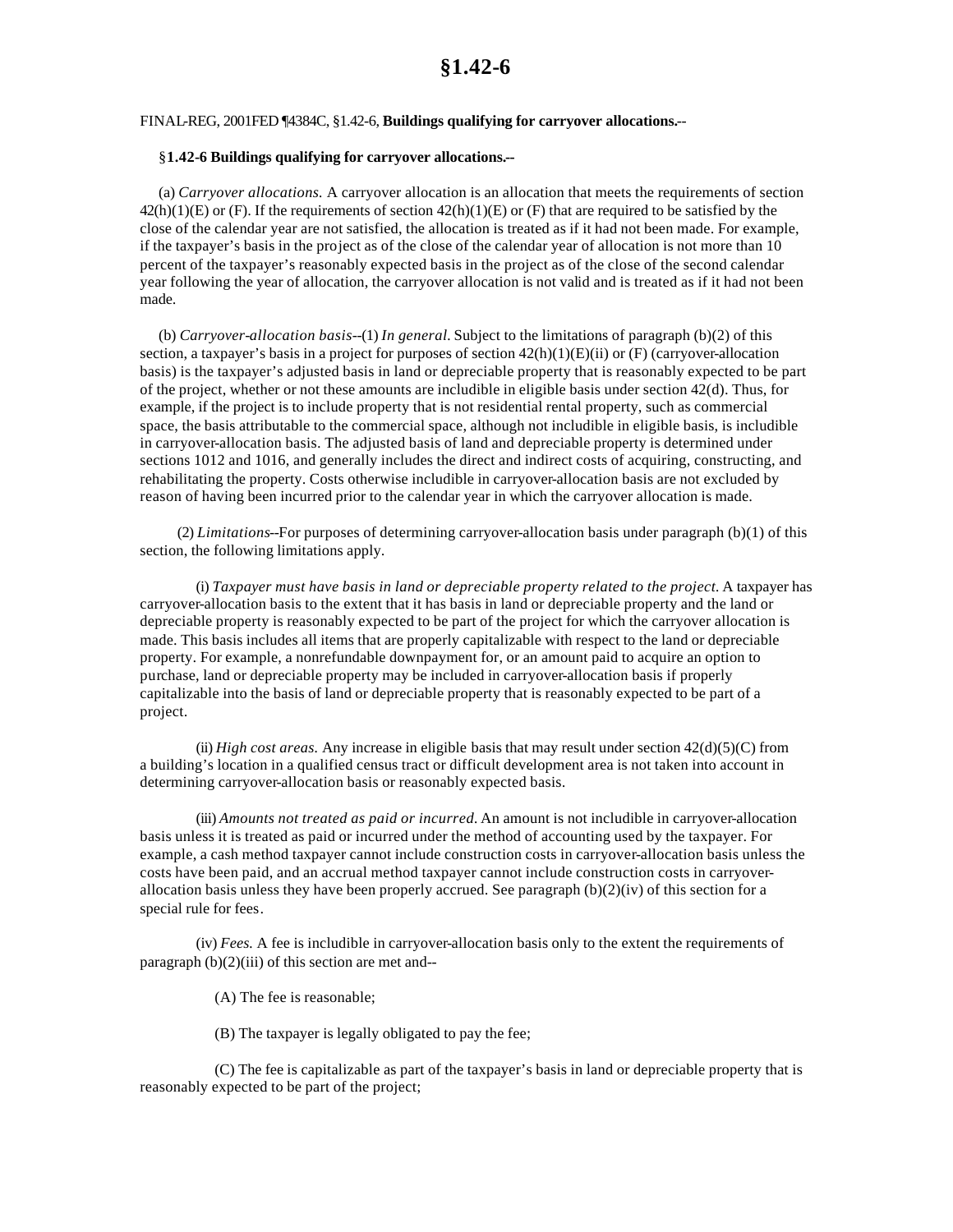(D) The fee is not paid (or to be paid) by the taxpayer to itself; and

(E) If the fee is paid (or to be paid) by the taxpayer to a related person, and the taxpayer uses the cash method of accounting, the taxpayer could properly accrue the fee under the accrual method of accounting (considering, for example, the rules of section  $461(h)$ ). A person is a related person if the person bears a relationship to the taxpayer specified in sections  $267(b)$  or  $707(b)(1)$ , or if the person and the taxpayer are engaged in trades or businesses under common control (within the meaning of subsections (a) and (b) of section 52).

(3) *Reasonably expected basis.* Rules similar to the rules of paragraphs (a) and (b) of this section apply in determining the taxpayer's reasonably expected basis in a project (land and depreciable basis) as of the close of the second calendar year following the calendar year of the allocation.

(4) *Examples.* The following examples illustrate the rules of paragraphs (a) and (b) of this section.

*Example 1.* (i) *Facts.* C, an accrual-method taxpayer, receives a carryover allocation from Agency, the state housing credit agency, in September of 1993. As of that date, C has not begun construction of the low-income housing building C plans to build. However, C has owned the land on which C plans to build the building since 1985. C's basis in the land is \$100,000. C reasonably expects that by the end of 1995, C's basis in the project of which the building is to be a part will be \$2,000,000. C also expects that because the project is located in a qualified census tract, C will be able to increase its basis in the project to \$2,600,000. Before the close of 1993, C incurs \$150,000 of costs for architects' fees and site preparation. C properly accrues these costs under its method of accounting and capitalizes the costs.

(ii) *Determination of carryover-allocation basis.* C's \$100,000 basis in the land is includible in carryover-allocation basis even though C has owned the land since 1985. The \$150,000 of costs C has incurred for architects' fees and site preparation are also includible in carryover-allocation basis. The expected increase in basis due to the project's location in a qualified census tract is not taken into account in determining C's carryover-allocation basis. Accordingly, C's carryover-allocation basis in the project of which the building is a part is \$250,000.

(iii) *Determination of whether building is qualified.* C's reasonably expected basis in the project at the close of the second calendar year following the calendar year of allocation is \$2,000,000. The expected increase in eligible basis due to the project's location in a qualified census tract is not taken into account in determining this amount. Because C's carryover-allocation basis is more than 10 percent of C's reasonably expected basis in the project of which the building is a part, the building for which C received the carryover allocation is a qualified building for purposes of section  $42(h)(1)(E)(ii)$  and paragraph (a) of this section.

*Example 2.* (i) *Facts.* D, an accrual-method taxpayer, receives a carryover allocation from Agency, the state housing credit agency, on September 11, 1993. As of that date, D has not begun construction of the low-income housing building D plans to build and D does not have basis in the land on which D plans to build the building. In 1993, D incurs some costs related to the planned building, including architects' fees. However, at the close of 1993, these costs do not exceed 10 percent of D's reasonably expected basis in the project.

(ii) *Determination of whether building is qualified.* Because D's carryover-allocation basis is not more than 10 percent of D's reasonably expected basis in the project of which the building is a part, the building for which D received a carryover allocation is not a qualified building for purposes of section  $42(h)(1)(E)(ii)$  and paragraph (a) of this section. The carryover allocation to D is not valid, and is treated as if it had not been made.

(c) *Verification of basis by Agency*--(1) *Verification requirement.* An Agency that makes a carryover allocation to a taxpayer must verify that, as of the close of the calendar year of allocation, the taxpayer has incurred more than 10 percent of the reasonably expected basis in the project (land and depreciable basis).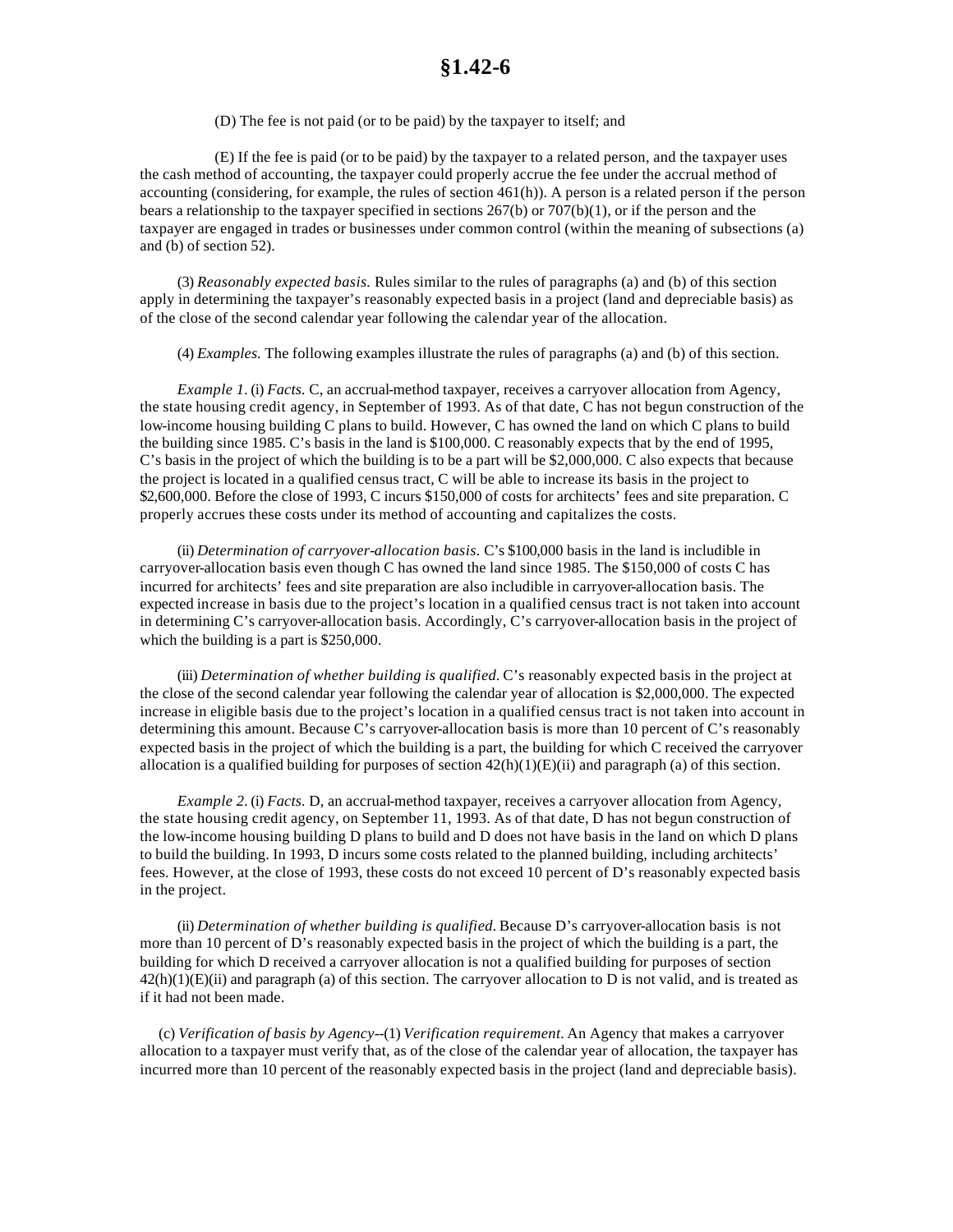(2) *Manner of verification.* An Agency may verify that a taxpayer has incurred more than 10 percent of its reasonably expected basis in a project by obtaining a certification from the taxpayer, in writing and under penalty of perjury, that the taxpayer has incurred by the close of the calendar year of the allocation more than 10 percent of the reasonably expected basis in the project. The certification must be accompanied by supporting documentation that the Agency must review. Supporting documentation may include, for example, copies of checks or other records of payments. Alternatively, an Agency may verify that the taxpayer has incurred adequate basis by requiring that the taxpayer obtain from an attorney or certified public accountant a written certification to the Agency, that the attorney or accountant has examined all eligible costs incurred with respect to the project and that, based upon this examination, it is the attorney's or accountant's belief that the taxpayer has incurred more than 10 percent of its reasonably expected basis in the project by the close of the calendar year of the allocation.

(3) *Time of verification.* An Agency may require that the basis certification be submitted to or received by the Agency prior to the close of the calendar year of allocation or within a reasonable time after the close of the calendar year of allocation. The Agency will need to verify basis in order to accurately complete the Form 8610, "Annual Low-Income Housing Credit Agencies Report," for the calendar year. If certification is not timely made, or supporting documentation is lacking, inadequate, or does not actually support the certification, the Agency should notify the taxpayer and try to get adequate documentation. If the Agency cannot verify before the Form 8610 is filed that the taxpayer has satisfied the basis requirement for a carryover allocation, the allocation is treated as if it had not been made and the carryover allocation document should not be filed with the Form 8610.

(d) *Requirements for making carryover allocations*--(1) *In general.* Generally, an allocation is made when an Agency issues the Form 8609, "Low-Income Housing Credit Allocation Certification," for a building. See §1.42-1T(d)(8)(ii). An Agency does not issue the Form 8609 for a building until the building is placed in service. However, in cases where allocations of credit are made pursuant to section  $42(h)(1)(E)$ (relating to carryover allocations for buildings) or section  $42(h)(1)(F)$  (relating to carryover allocations for multiple-building projects), Form 8609 is not used as the allocating document because the buildings are not yet in service. When an allocation is made pursuant to section  $42(h)(1)(E)$  or (F), the allocating document is the document meeting the requirements of paragraph  $(d)(2)$  of this section. In addition, when an allocation is made pursuant to section  $42(h)(1)(F)$ , the requirements of paragraph (d)(3) of this section must be met for the allocation to be valid. An allocation pursuant to section  $42(h)(1)(E)$  or (F) reduces the state housing credit ceiling for the year in which the allocation is made, whether or not the Form 8609 is also issued in that year.

(2) *Requirements for allocation*. An allocation pursuant to section  $42(h)(1)(E)$  or (F) is made when an allocation document containing the following information is completed, signed, and dated by an authorized official of the Agency--

(i) The address of each building in the project, or if none exists, a specific description of the location of each building;

(ii) The name, address, and taxpayer identification number of the taxpayer receiving the allocation;

(iii) The name and address of the Agency;

(iv) The taxpayer identification number of the Agency;

- (v) The date of the allocation;
- (vi) The housing credit dollar amount allocated to the building or project, as applicable;

(vii) The taxpayer's reasonably expected basis in the project (land and depreciable basis) as of the close of the second calendar year following the calendar year in which the allocation is made;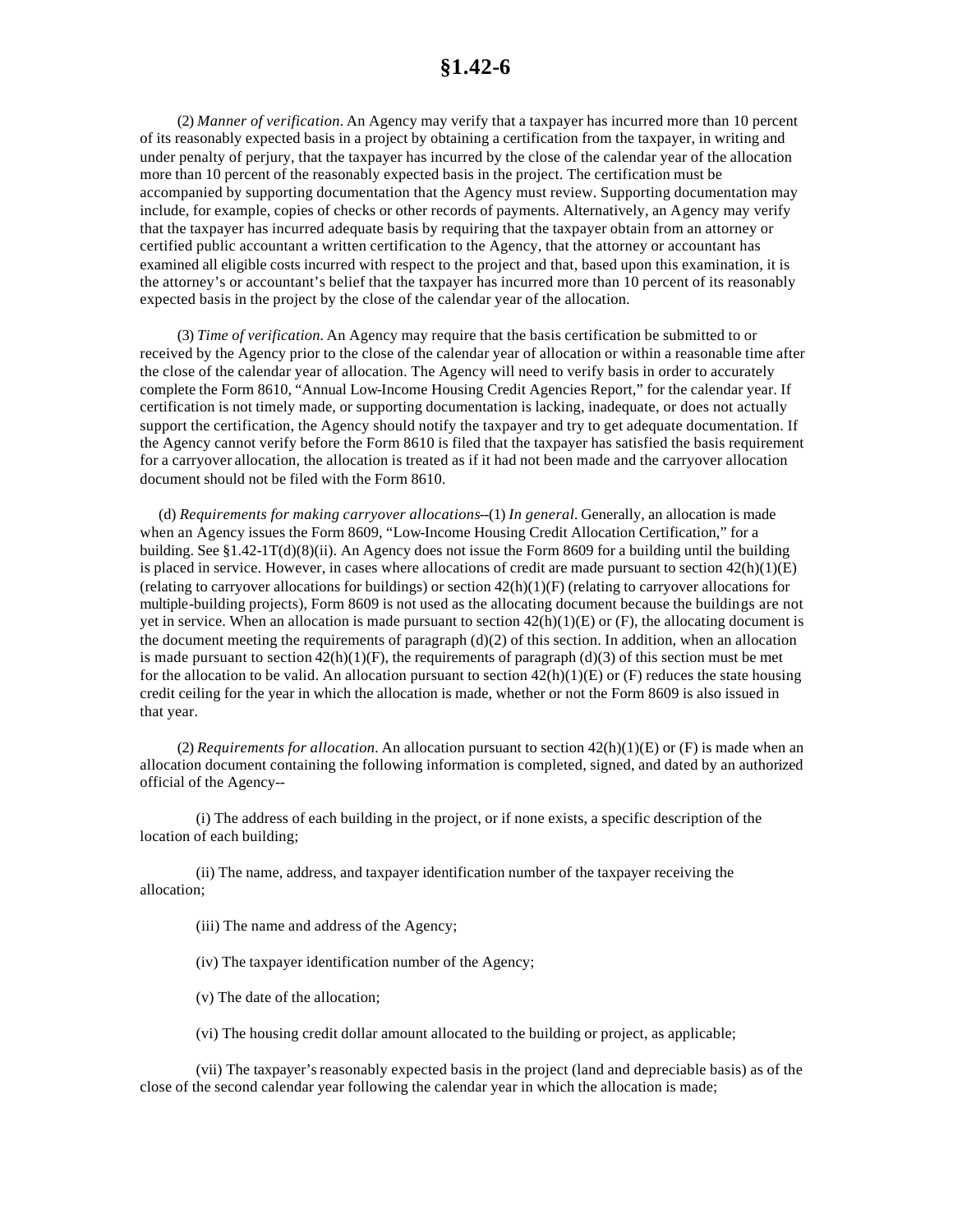(viii) The taxpayer's basis in the project (land and depreciable basis) as of the close of the calendar year in which the allocation is made and the percentage that basis bears to the reasonably expected basis in the project (land and depreciable basis) as of the close of the second following calendar year;

(ix) The date that each building in the project is expected to be placed in service; and

(x) The Building Identification Number (B.I.N.) to be assigned to each building in the project. The B.I.N. must reflect the year an allocation is first made to the building, regardless of the year that the building is placed in service. This B.I.N. must be used for all allocations of credit for the building. For example, rehabilitation expenditures treated as a separate new building under section 42(e) should not have a separate B.I.N. if the building to which the rehabilitation expenditures are made has a B.I.N. In this case, the B.I.N. used for the rehabilitation expenditures shall be the B.I.N. previously assigned to the building, although the rehabilitation expenditures must have a separate Form 8609 for the allocation. Similarly, a newly constructed building that receives an allocation of credit in different calendar years must have a separate Form 8609 for each allocation. The B.I.N. assigned to the building for the first allocation must be used for the subsequent allocation.

(3) *Special rules for project-based allocations*--(i) *In general.* An allocation pursuant to section  $42(h)(1)(F)$  (a project-based allocation) must meet the requirements of this section as well as the requirements of section  $42(h)(1)(F)$ , including the minimum basis requirement of section  $42(h)(1)(E)(ii)$ .

(ii) *Requirement of section*  $42(h)(I)(F)(i)(III)$ *.* An allocation satisfies the requirement of section  $42(h)(1)(F)(i)(III)$  if the Form 8609 that is issued for each building that is placed in service in the project states the portion of the project-based allocation that is applied to that building.

(4) *Recordkeeping requirements*--(i) *Taxpayer.* When an allocation is made pursuant to section  $42(h)(1)(E)$  or  $(F)$ , the taxpayer must retain a copy of the allocation document and file an additional copy with the Form 8609 that is issued to the taxpayer for a building after the building is placed in service. The taxpayer need only file a copy of the allocation document with the Form 8609 for the building for the first year the credit is claimed. However, the Form 8609 must be filed for the first taxable year in which the credit is claimed and for each taxable year thereafter throughout the compliance period, whether or not a credit is claimed for the taxable year.

(ii) *Agency.* The Agency must retain the original carryover allocation document made under paragraph (d)(2) of this section and file Schedule A (Form 8610), "Carryover Allocation of the Low-Income Housing Credit," with the Agency's Form 8610 for the year the allocation is made. The Agency must also retain a copy of the Form 8609 that is issued to the taxpayer and file the original with the Agency's Form 8610 that reflects the year the form is issued.

(5) *Separate procedure for election of appropriate percentage month.* If a taxpayer receives an allocation under section  $42(h)(1)(E)$  or (F) and wishes to elect under section  $42(b)(2)(A)(ii)$  to use the appropriate percentage for a month other than the month in which a building is placed in service, the requirements specified in §1.42-8 must be met for the election to be effective.

(e) *Special rules.* The following rules apply for purposes of this section.

(1) *Treatment of partnerships and other flow-through entities.* With respect to taxpayers that own projects through partnerships or other flow-through entities (e.g., S corporations, estates, or trusts), carryover-allocation basis is determined at the entity level using the rules provided by this section. In addition, the entity is responsible for providing to the Agency the certification and documentation required under the basis verification requirement in paragraph (c) of this section.

(2) *Transferees.* If land or depreciable property that is expected to be part of a project is transferred after a carryover allocation has been made for a building that is reasonably expected to be part of the project, but before the close of the calendar year of the allocation, the transferee's carryover-allocation basis is determined under the principles of this section and section  $42(d)(7)$ . See also Rev. Rul. 91-38,